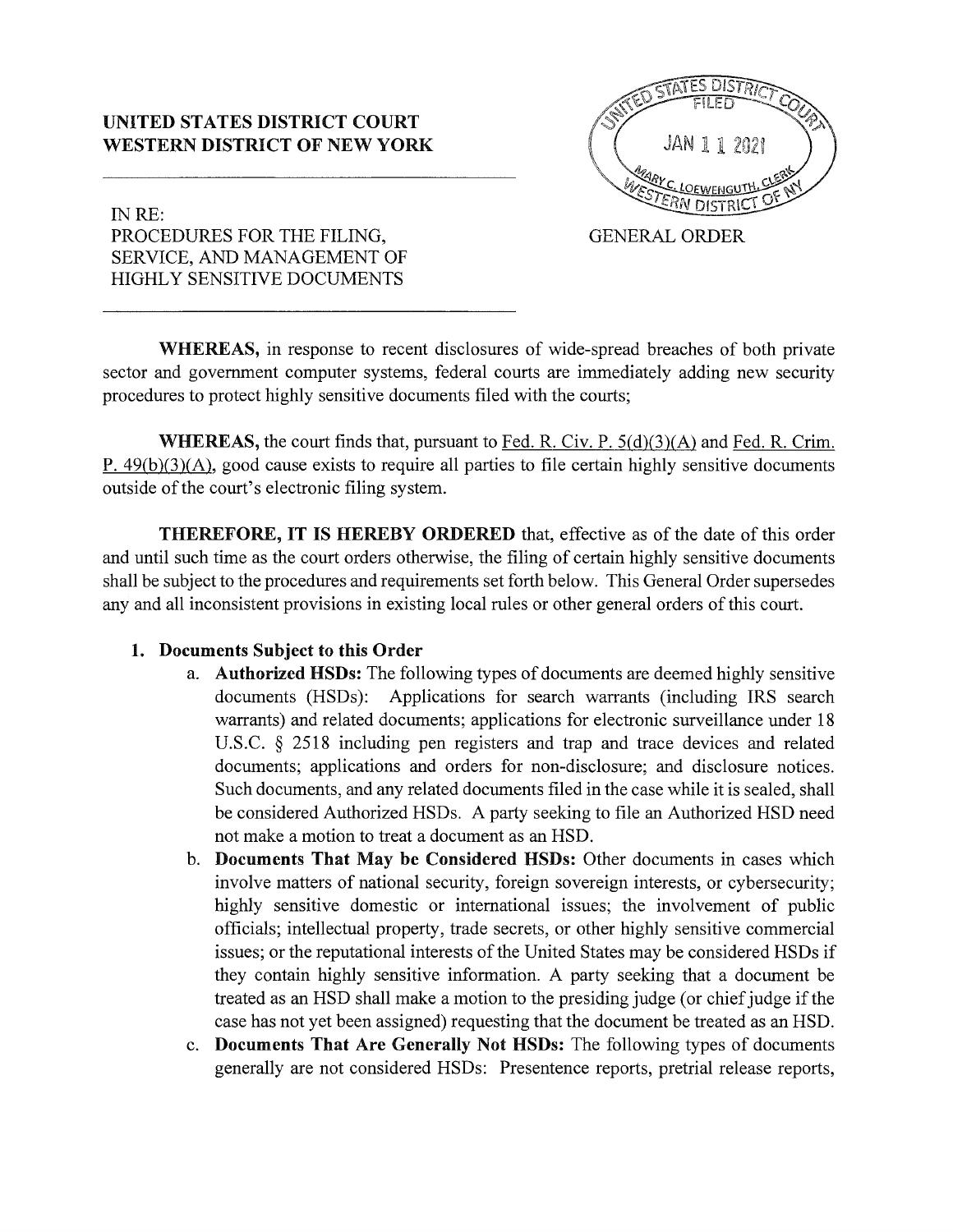pleadings related to cooperation in most criminal cases, social security records, administrative immigration records, and sealed filings in many civil cases.

d. Any dispute as to whether a document is an **HSD** shall be resolved by the presiding judge or, when no presiding judge is assigned, the chief judge.

## **2. Filing of Authorized HSDs**

- a. A party filing an Authorized HSD pursuant to this Order shall submit to the clerk's office two paper copies of the Authorized HSD, the certificate of service, and any additional necessary copies to be conformed by the clerk's office.
- b. The required documents shall be submitted to the clerk's office unfolded and in a sealed envelope marked "HIGHLY SENSITIVE DOCUMENT." The outside of the envelope shall include the case number, if applicable, and the presiding judge or, if one is not assigned, the duty judge.
- c. The filing party shall serve the Authorized HSD on the other parties as follows:
	- i. Civil cases by any manner specified in Fed. R. Civ. P.  $5(b)(2)$  except for service via any electronic means under Civil Rule  $5(b)(2)(E)$ ; or
	- ii. Criminal cases by any manner specified in Fed. R. Crim. P. 49 (a)(4).
- d. The clerk's office will make an informational docket entry in the court's electronic filing system indicating that the Authorized HSD was filed with the court and will maintain the HSD in a secure paper filing system.

# 3. Filing of Motions to Treat a Document as an HSD

- a. Represented parties
	- 1. Unless deemed an Authorized HSD pursuant to Section l.a. of this Order, a represented party shall file a notice of motion to treat a document as an HSD on the court's electronic filing system. Please note: a copy of the proposed HSD shall not be filed electronically.

The party seeking to file a document as HSD shall deliver two paper copies of the following documents, packaged as specified in paragraph 2.b., directly to the chambers of the assigned judge, without electronically filing the same:

- a. original document to be sealed;
- b. a supporting affidavit or, if appropriate, a memorandum of law, setting forth the reasons as to why the document should be treated as an HSD as described in paragraph 1. b. or why it should otherwise be subject to the heightened protection for HSDs; and
- c. a proposed order granting the motion to file the document as an HSD;
- d. a certificate of service.
- ii. The filing party shall serve the proposed HSD on the other parties as specified in paragraph 2.c.